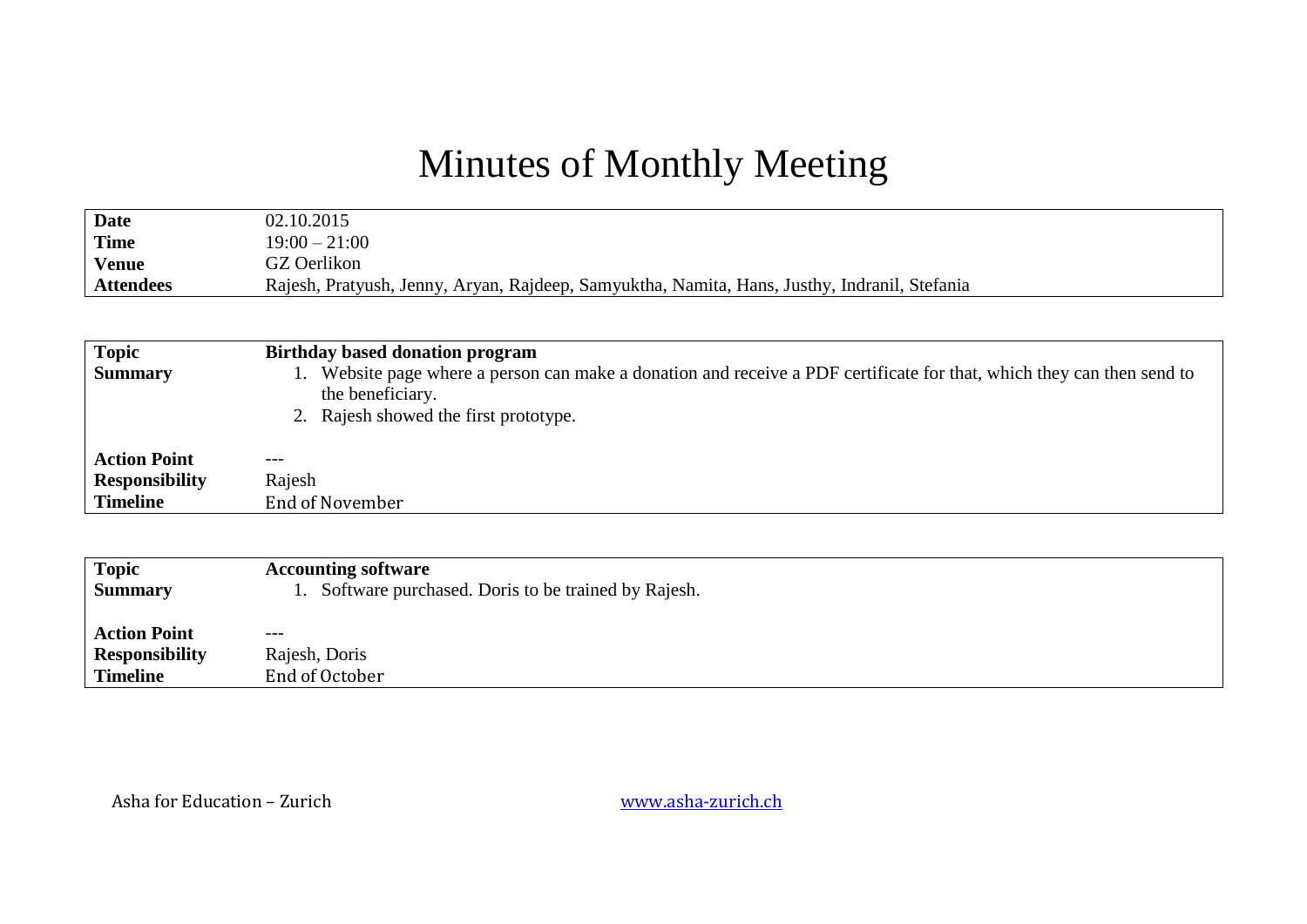| <b>Topic</b>          | <b>Investment of funds</b>                                                                                                    |
|-----------------------|-------------------------------------------------------------------------------------------------------------------------------|
| <b>Summary</b>        | Two ways of spending our funds are discussed (and will be further discussed next meeting).                                    |
|                       | Strengthen existing projects – project coordinators are asked to suggest budgets for new subprojects.<br>1.                   |
|                       | Take up other new projects (adopting some from other chapters or initiating new ones),                                        |
|                       |                                                                                                                               |
| <b>Action Point</b>   | To decide whether a new project will be taken up, after evaluating the financial situation adjusting the cost for subprojects |
| <b>Responsibility</b> | Project coordinators, Doris, Prat                                                                                             |
| <b>Timeline</b>       | November Meeting                                                                                                              |
|                       |                                                                                                                               |
| <b>Topic</b>          | <b>SACSAS</b>                                                                                                                 |
| <b>Summary</b>        | 1. Namita dicussed with the project coordinator about improving the falling attendance rate. She suggested a pilot            |
|                       | project of cash rewards for attendance and performance. It was accepted and in the next meeting funds will be                 |
|                       | approved.                                                                                                                     |
|                       |                                                                                                                               |
|                       | <b>LBP</b>                                                                                                                    |
|                       | Rajdeep gave a presentation based on Subhankar's site visit. It was very positive.                                            |
|                       | One issue was with tobacco consumption by students/pupils. Rajdeep will follow up with project partner on how to<br>2.        |
|                       | reduce tobacco consumption.                                                                                                   |
|                       | Support might be needed for purchase of better educational computer software.<br>3.                                           |
|                       | 4. Support might be needed to purchase better sport equipment.                                                                |
|                       |                                                                                                                               |
|                       | <b>VMS</b>                                                                                                                    |
|                       | Site visit was done by Abhay Agarwal. The feedback was very positive.                                                         |
|                       | Second installment of funds was transferred.                                                                                  |
|                       | A budget of INR 400,000 was approved for uniform (2 per child for the 750 children in total) is approved. 6<br>3.             |
|                       | yes, 0 no, 0 abstain.                                                                                                         |
|                       |                                                                                                                               |
|                       |                                                                                                                               |
|                       |                                                                                                                               |
|                       |                                                                                                                               |

Asha for Education – Zurich [www.asha-zurich.ch](http://www.asha-zurich.ch/)